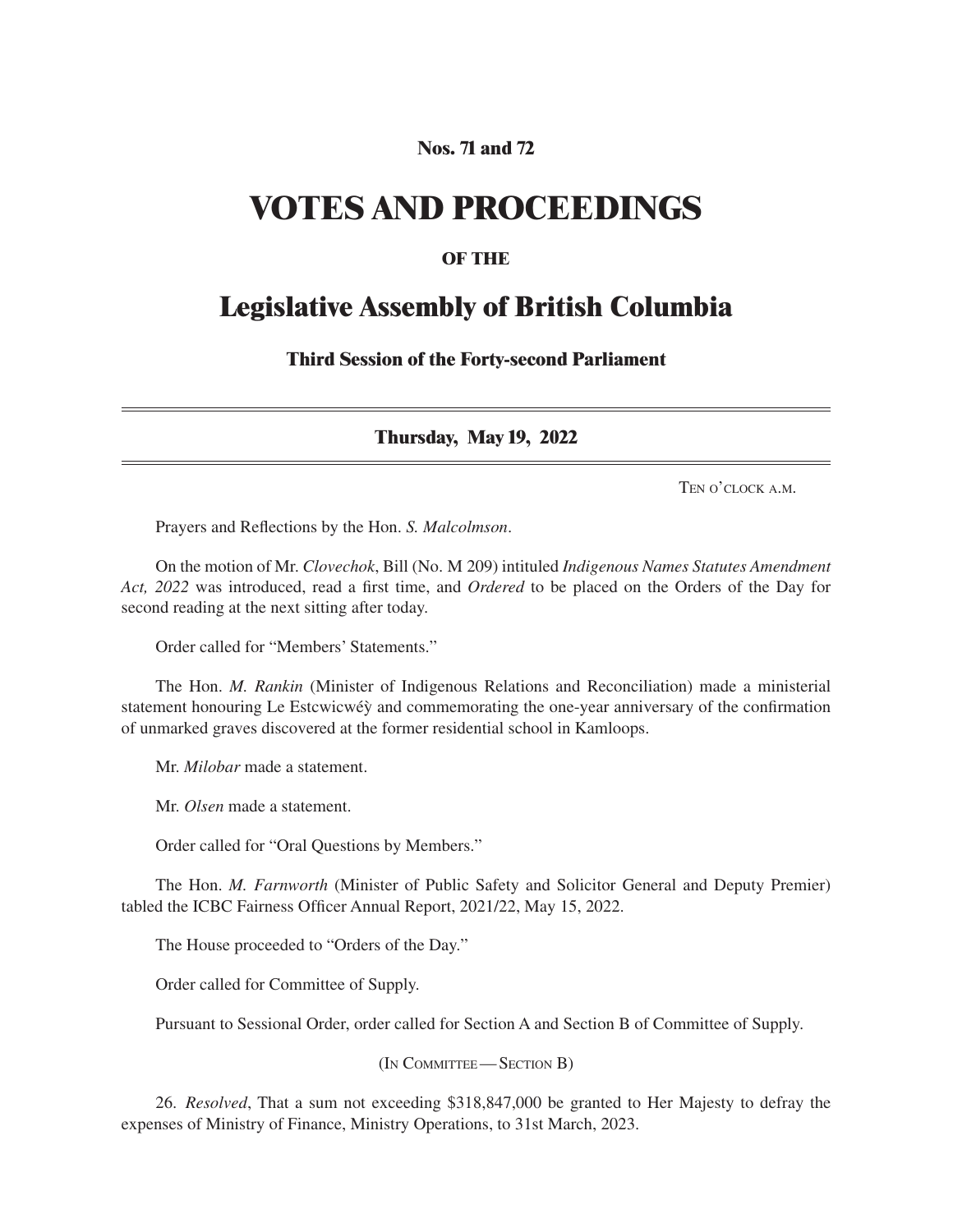#### 2 May 19, 2022

27. *Resolved*, That a sum not exceeding \$28,338,000 be granted to Her Majesty to defray the expenses of Ministry of Finance, Government Communications and Public Engagement, to 31st March, 2023.

28. *Resolved*, That a sum not exceeding \$59,628,000 be granted to Her Majesty to defray the expenses of Ministry of Finance, BC Public Service Agency, to 31st March, 2023.

29. *Resolved*, That a sum not exceeding \$1,000 be granted to Her Majesty to defray the expenses of Ministry of Finance, Benefits and Other Employment Costs, to 31st March, 2023.

46. *Resolved*, That a sum not exceeding \$1,378,388,000 be granted to Her Majesty to defray the expenses of Management of Public Funds and Debt, Management of Public Funds and Debt, to 31st March, 2023.

47. *Resolved*, That a sum not exceeding \$4,848,000,000 be granted to Her Majesty to defray the expenses of Other Appropriations, Contingencies (All Ministries) and New Programs, to 31st March, 2023.

48. *Resolved*, That a sum not exceeding \$3,733,581,000 be granted to Her Majesty to defray the expenses of Other Appropriations, Capital Funding, to 31st March, 2023.

49. *Resolved*, That a sum not exceeding \$1,000 be granted to Her Majesty to defray the expenses of Other Appropriations, Commissions on Collection of Public Funds, to 31st March, 2023.

50. *Resolved*, That a sum not exceeding \$1,000 be granted to Her Majesty to defray the expenses of Other Appropriations, Allowances for Doubtful Revenue Accounts, to 31st March, 2023.

51. *Resolved*, That a sum not exceeding \$2,044,000,000 be granted to Her Majesty to defray the expenses of Other Appropriations, Tax Transfers, to 31st March, 2023.

Section B of Committee of Supply reported the Resolutions and completion of the estimates of the Ministry of Finance.

Report to be considered at the next sitting.

Committee to sit again at the next sitting.

(In Committee—Section A)

Section A of Committee of Supply reported progress of the estimates of the Ministry of Land, Water and Resource Stewardship.

Report to be considered at the next sitting.

Committee to sit again at the next sitting.

And then the House adjourned at 12.01 p.m.

#### **Thursday, May 19, 2022**

ONE O'CLOCK P.M.

The House proceeded to "Orders of the Day."

Order called for Committee of Supply.

Pursuant to Sessional Order, order called for Section A and Section B of Committee of Supply.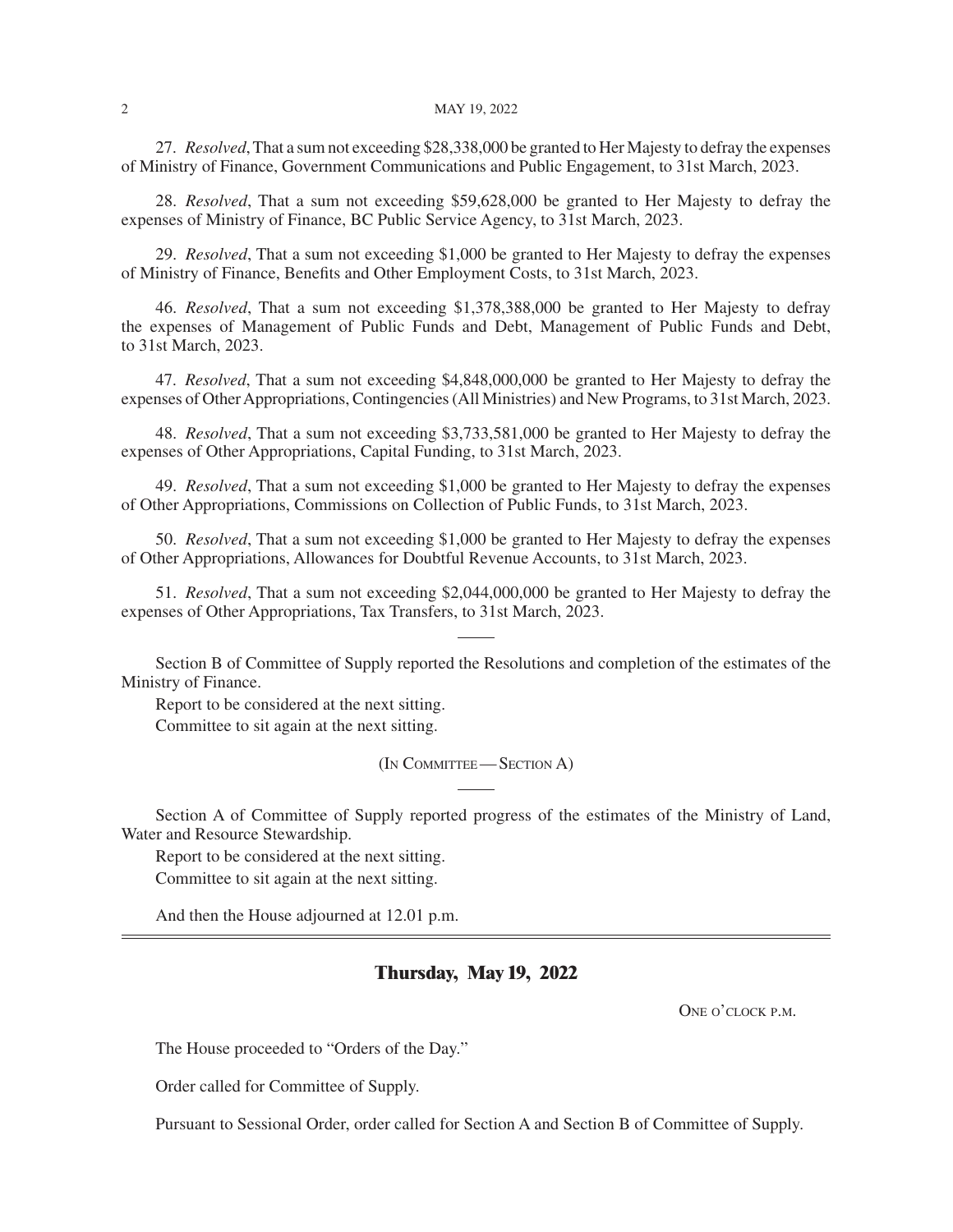#### MAY 19, 2022 3

#### (In Committee—Section B)

Section B of Committee of Supply reported progress of the estimates of the Ministry of Attorney General.

Report to be considered later today.

Committee to sit again later today.

(In Committee—Section A)

38. *Resolved*, That a sum not exceeding \$92,008,000 be granted to Her Majesty to defray the expenses of Ministry of Land, Water and Resource Stewardship, Ministry Operations, to 31st March, 2023.

Section A of Committee of Supply reported the Resolution and completion of the estimates of the Ministry of Land, Water and Resource Stewardship.

Report to be considered later today.

Committee to sit again later today.

By agreement, summary of debate of estimates passed in Section A (Ministry of Land, Water and Resource Stewardship) to be considered at the next sitting.

Order called for Committee of Supply.

Pursuant to Sessional Order, order called for Section A and Section B of Committee of Supply.

(In Committee—Section B)

Section B of Committee of Supply reported progress of the estimates of the Ministry of Attorney General.

Report to be considered at the next sitting.

Committee to sit again at the next sitting.

(In Committee—Section A)

Section A of Committee of Supply reported progress of the estimates of the Ministry of Transportation and Infrastructure.

Report to be considered at the next sitting.

Committee to sit again at the next sitting.

By leave, the Hon. *M. Farnworth* moved—

That *Kelly Greene* replace *Mike Starchuk* as a Member of the Select Standing Committee on Public Accounts.

Motion agreed to.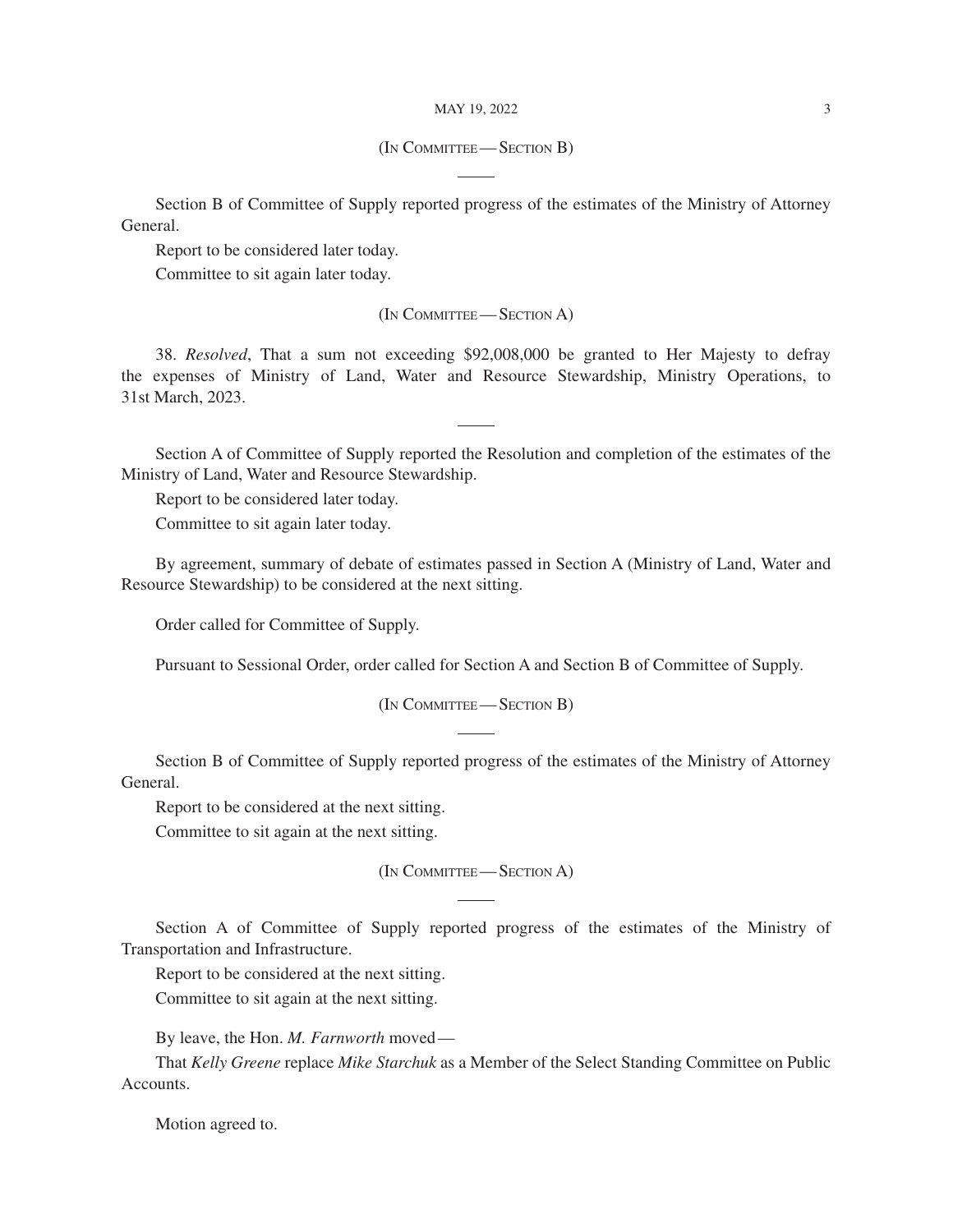By leave, the Hon. *M. Farnworth* moved—

That *Henry Yao* replace *Pam Alexis* as a Member of the Select Standing Committee on Finance and Government Services.

Motion agreed to.

And then the House adjourned at 5.22 p.m.

HON. RAJ CHOUHAN, *Speaker*

# **NOTICE OF BILLS**

#### **Monday, May 30**

Mr. *Stone* to introduce a Bill intituled *Emergency Program Amendment Act, 2022*.

#### **Tuesday, May 31**

Mr. *Shypitka* to introduce a Bill intituled *Wildlife Amendment Act (No. 2), 2022*.

### **NOTICE OF MOTIONS**

#### **Monday, May 30**

**13** Mr. *Doerkson* to move—

Be it resolved that this House does not support the plan to rebuild the Royal British Columbia Museum for 789 million dollars.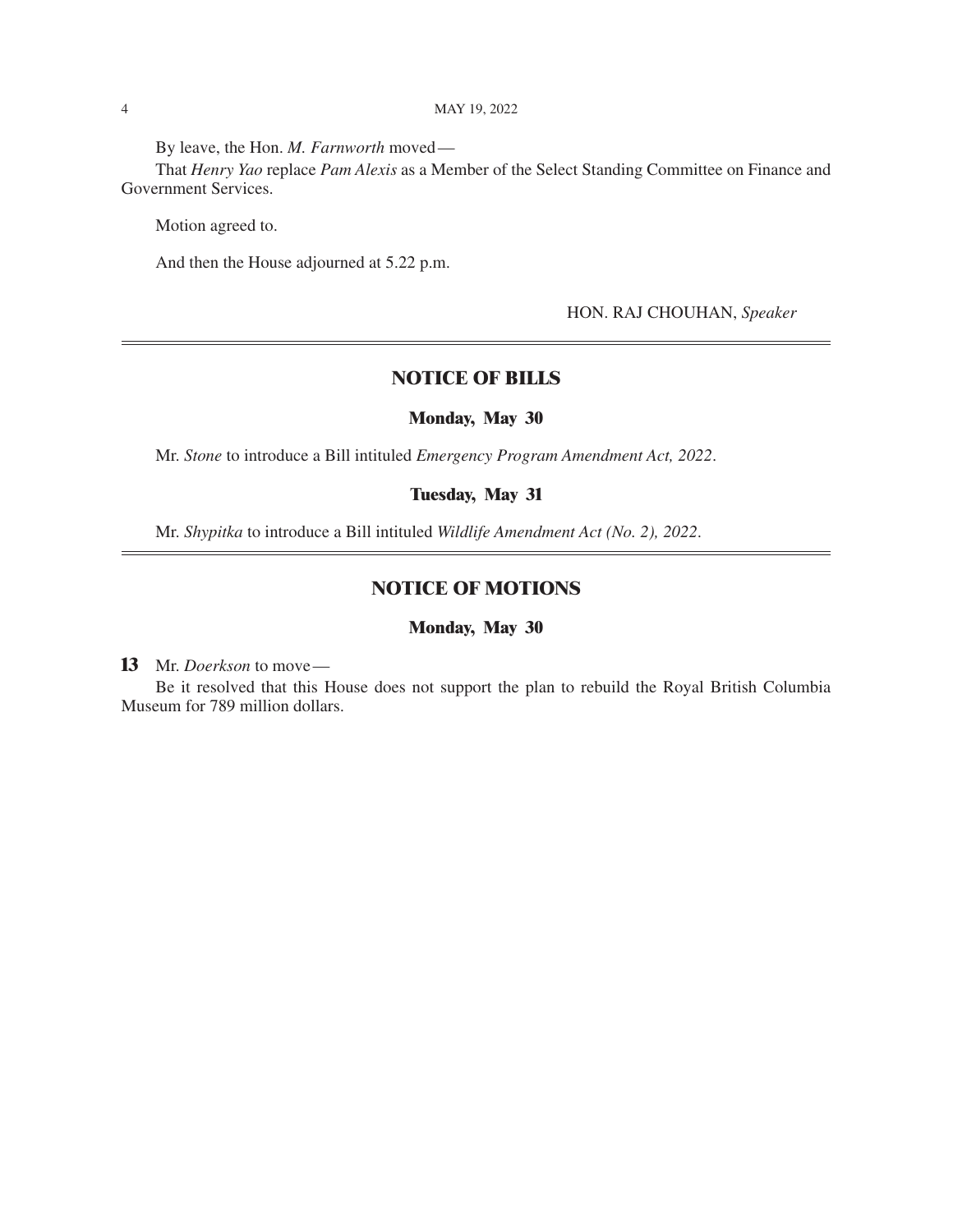| ROGRESS OF BILLS | OVERNMENT BILLS | isting printed for convenience only |
|------------------|-----------------|-------------------------------------|

| Bill<br>No.             | Title                                                                                           | Member                           | First<br>Reading | Second<br>Reading | mittee<br>Com- | Report   | Amended | Reading<br>Third | Royal<br>Assent | S.B.C.<br>Chap.<br>No. |
|-------------------------|-------------------------------------------------------------------------------------------------|----------------------------------|------------------|-------------------|----------------|----------|---------|------------------|-----------------|------------------------|
|                         |                                                                                                 |                                  | Feb. 8           |                   |                |          |         |                  |                 |                        |
|                         | Municipalities Enabling and Validating (No. 4)<br>Amendment Act, 2022                           | Hon. J. Osborne                  | Feb. 9           | Feb. 10           | Feb. 15        | Feb. 15  |         | Feb. 15          | Mar. 10         |                        |
| 3                       | Protected Areas of British Columbia                                                             | Hon. G. Heyman                   | Feb. 10          | Feb. 14           | Feb. 15        | Feb. 15  |         | Feb. 15          | Mar. 10         | $\mathcal{L}$          |
| 4                       |                                                                                                 | :<br>:<br>:<br>:<br>Hon. A. Kang | Feb. 14          | Feb. 17           | Mar. $7$       | Mar. $7$ |         | Mar. $7$         | Mar. 10         | 4                      |
|                         |                                                                                                 | Hon. H. Bains                    | Feb. 16          | Feb. 17           | Mar. 3         | Mar. 3   |         | Mar. 3           | Mar. 10         | $\infty$               |
|                         |                                                                                                 | Hon. S. Robinson                 | Feb. 22          | Mar. 10           | Apr. 6         | Apr. 6   | Apr. 6  | Apr. 25          |                 |                        |
|                         | .                                                                                               | Hon. R. Fleming                  | Feb. 23          |                   |                |          |         |                  |                 |                        |
| ${}^{\circ}$            | Child and Family Support) Amendment Act, 2022<br>Attorney General Statutes (Hague Convention on |                                  | Mar. 2           | Mar. 8            | Mar. 28        | Mar. 28  |         | Mar. 28          | Mar. 31         | $\sigma$               |
| Ó                       |                                                                                                 |                                  | Mar. $2$         | Mar. $8$          | Mar. 29        | Mar. 29  |         | Mar. 29          | Mar. 31         | $\circ$                |
| $\supseteq$             |                                                                                                 |                                  | Apr. 6           | May 5             | May 16         | May 16   |         | May 17           |                 |                        |
|                         |                                                                                                 | Hon. S. Robinson                 | Mar. $7$         | Mar. 10           | Mar. 29        | Mar. 29  | Mar. 29 | Mar. 31          | Mar. 31         | $\circ$                |
| $\overline{\mathbf{c}}$ |                                                                                                 | Hon. S. Robinson                 | Mar. 28          | Apr. $5$          | Apr. 25        | Apr. 25  |         | Apr. 25          |                 |                        |
|                         |                                                                                                 | Hon. R. Fleming                  | Mar. 8           | Mar. 30           | Apr. 7         | Apr. $7$ | Apr. 7  | Apr. 25          |                 |                        |
| $\overline{14}$         |                                                                                                 | Hon. K. Conroy                   | Mar. 9           | Mar. 30           | Apr. 26        | Apr. 26  |         | Apr. 26          |                 |                        |
| 15                      |                                                                                                 | <br>Hon. B. Ralston              | May 9            | May 10            | May 17         | May 17   |         | May 17           |                 |                        |
| $\overline{16}$         | <br>Transportation Amendment Act, 2022                                                          | Hon. R. Fleming                  | Apr. 5           | Apr. 27           | May $3$        | May 3    |         | May 9            |                 |                        |
| $\overline{17}$         |                                                                                                 | :<br>:<br>:<br>:<br>Hon. D. Eby  | Mar. 31          | Apr. 7            | Apr. 28        | Apr. 28  |         | Apr. 28          |                 |                        |
| 18                      |                                                                                                 | Hon. S. Robinson                 | Mar. 28          | Mar. 29           | Mar. 30        | Mar. 30  |         | Mar. 30          | Mar. 31         | $\overline{ }$         |
| 19                      |                                                                                                 | Hon. H. Bains                    | Mar. 28          | Mar. 29           | Mar. 30        | Mar. 30  |         | Mar. 30          | Mar. 31         | $\infty$               |
| $20$                    | Municipal Affairs Statutes Amendment Act, 2022                                                  |                                  | Apr. 7           | Apr. 26           | May 3          | May 3    | May 3   | May 3            |                 |                        |
| $\overline{21}$         |                                                                                                 | :<br>:<br>:<br>Hon. D. Eby       | Apr. 25          | May 2             | May 11         | May 11   |         | May 11           |                 |                        |
| 22                      |                                                                                                 | Hon. J. Whiteside                | Apr. 26          | May 2             | May 16         | May 16   |         | May 16           |                 |                        |
| 23                      |                                                                                                 |                                  | Apr. 28          | May 4             | May 9          | May 9    |         | May 9            |                 |                        |
| $\overline{24}$         |                                                                                                 |                                  | May $2$          | May 4             | May 9          | May 9    |         | May 9            |                 |                        |

MAY 19, 2022

5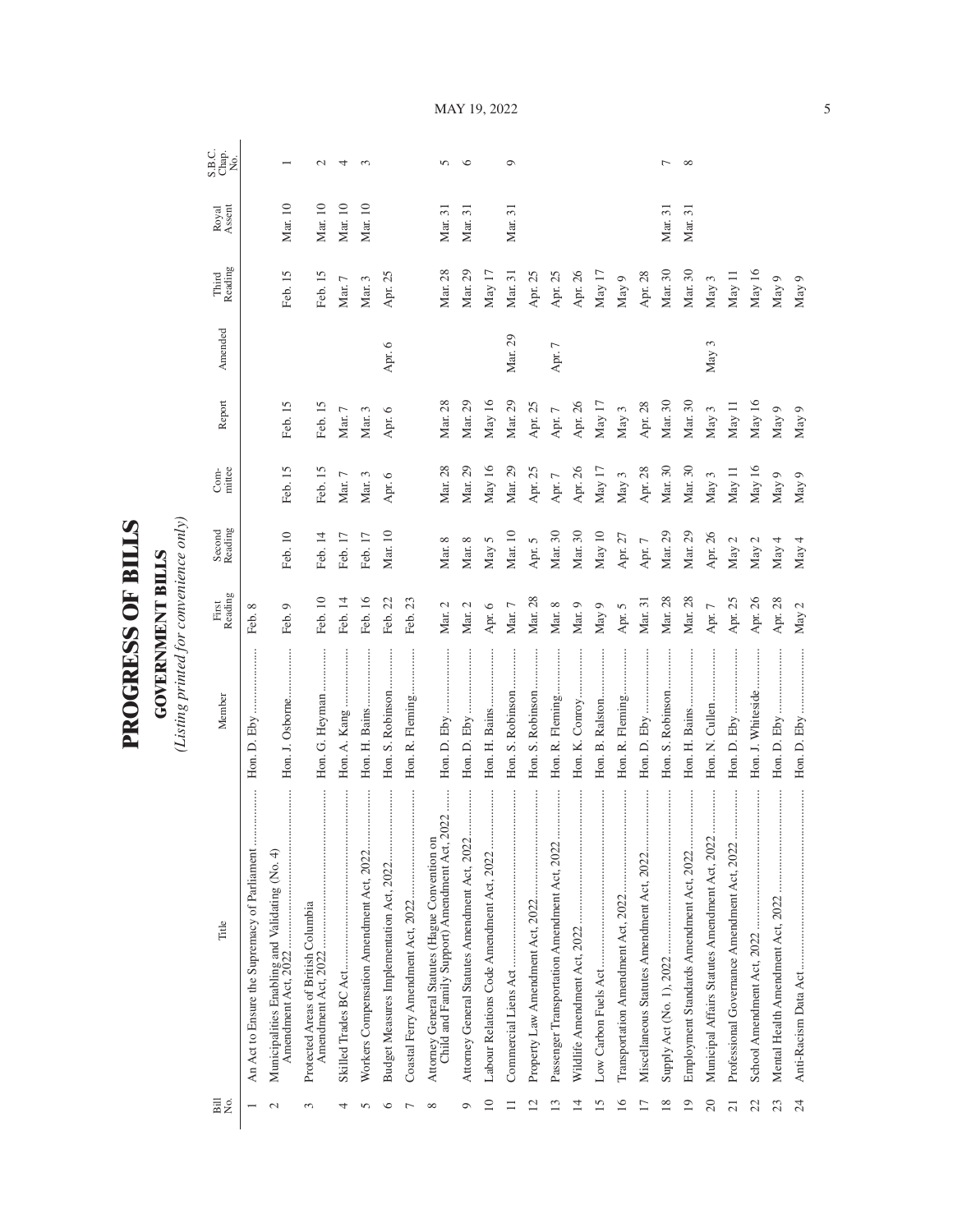| i                         |
|---------------------------|
|                           |
| $\frac{1}{2}$<br>$\vdots$ |
|                           |
| <b>ECCCCFFFC</b>          |
| j<br>י<br>ו               |

**MEMBERS' BILLS**<br>(Listing printed for convenience only) *(Listing printed for convenience only)* **MEMBERS' BILLS**

| Σó,<br>$\overline{B}$                              | Title                                                | Member                                 | Reading<br>First     | Second<br>Reading | mittee<br>Com- | Report | Amended | Reading<br>Third | Royal<br>Assent | S.B.c.<br>S.B.c<br>Nap |
|----------------------------------------------------|------------------------------------------------------|----------------------------------------|----------------------|-------------------|----------------|--------|---------|------------------|-----------------|------------------------|
|                                                    | M 201 British Columbia Transit Amendment Act, 2022   |                                        | Mar. 3               |                   |                |        |         |                  |                 |                        |
|                                                    |                                                      |                                        | Mar. 8               |                   |                |        |         |                  |                 |                        |
| M 203 Assessment (Split Assessment Classification) |                                                      |                                        | Mar. 9               |                   |                |        |         |                  |                 |                        |
|                                                    |                                                      | Mr. Sturdy                             | Mar. 10              |                   |                |        |         |                  |                 |                        |
|                                                    |                                                      | Mr. Clovechok                          | Apr. 5               |                   |                |        |         |                  |                 |                        |
|                                                    | M 206 Preserving Brunswick Point for Agriculture and |                                        | Apr. 6               |                   |                |        |         |                  |                 |                        |
|                                                    |                                                      |                                        | Apr. 25              |                   |                |        |         |                  |                 |                        |
|                                                    |                                                      |                                        | May $2$              |                   |                |        |         |                  |                 |                        |
|                                                    | M 209 Indigenous Names Statutes Amendment Act, 2022  |                                        | May 19               |                   |                |        |         |                  |                 |                        |
| * Title changed.                                   |                                                      |                                        |                      |                   |                |        |         |                  |                 |                        |
|                                                    |                                                      |                                        | <b>PRIVATE BILLS</b> |                   |                |        |         |                  |                 |                        |
|                                                    |                                                      | (Listing printed for convenience only) |                      |                   |                |        |         |                  |                 |                        |
| Bill<br>Σó,                                        | Title                                                | Member                                 | Reading<br>First     | Second<br>Reading | mittee<br>Com- | Report | Amended | Third<br>Reading | Royal<br>Assent | S.B.C.<br>Chap.<br>No. |

Pr 401 Sea to Sky University Amendment Act, 2022 ..................... Mr. Sturdy ........................ Apr. 5

 $\overline{1}$ 

Apr. 5

6